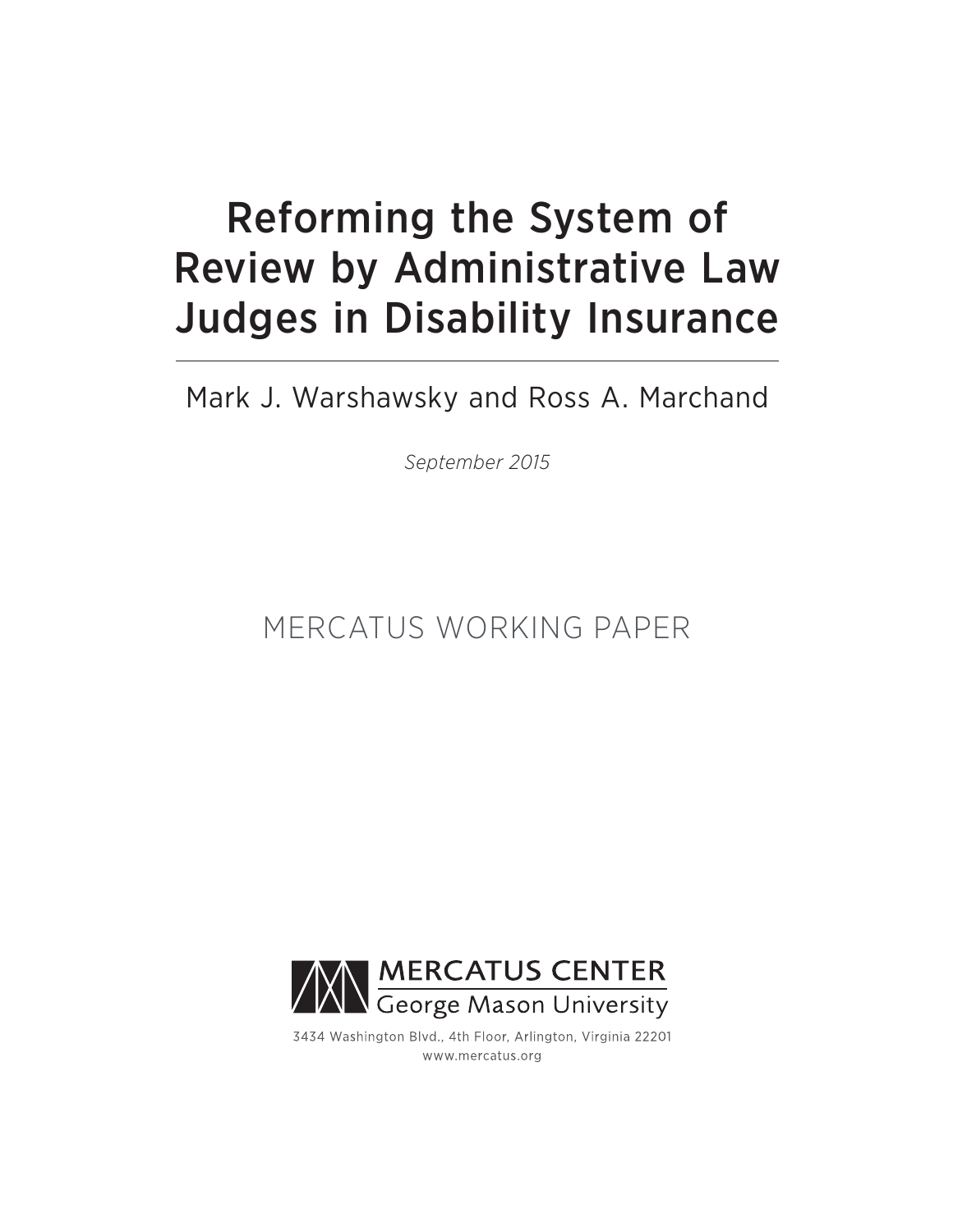*Mark J. Warshawsky and Ross A. Marchand. "Reforming the System of Review by Administrative Law Judges in Disability Insurance." Mercatus Working Paper, Mercatus Center at George Mason University, Arlington, VA, September 2015.*

#### **Abstract**

In this study we update and deepen Mark Warshawsky's prior examination of the administrative law judge system for the Social Security disability program. We add reviews of recent comprehensive reports from academic and government sources and undertake our own analysis of judicial decisions over a longer time period, using recent data. These varied examinations each reach similar conclusions to one another. Our particular estimate is that failings by the administrative law judge system have led, on net, to more than \$72 billion being paid out to disability claimants over their lifetimes through unwarranted benefit awards over the period of 2005 through 2014. Recent public scrutiny and administrative changes have curbed some of the worst excesses, but serious problems remain and could worsen again when attention moves elsewhere or when political pressure builds to reduce the claims backlog. Therefore permanent administrative reform is needed to lock in the recent changes and to build on them to enhance their positive effect.

*JEL* codes: H55, I38, J18

Keywords: Social Security, disability, administrative law, adjudication of benefit claims

#### **Author Affiliation and Contact Information**

Mark J. Warshawsky, PhD Senior Research Fellow Mercatus Center at George Mason University Visiting Fellow MIT Center for Finance and Policy [mwarshawsky@mercatus.gmu.edu](mailto:mwarshawsky@mercatus.gmu.edu)

Ross A. Marchand MA Fellow Mercatus Center at George Mason University George Mason University Department of Economics [rmarcha2@gmu.edu](mailto:rmarcha2@gmu.edu)

*All studies in the Mercatus Working Paper series have followed a rigorous process of academic evaluation, including (except where otherwise noted) at least one double-blind peer review. Working Papers present an author's provisional findings, which, upon further consideration and revision, are likely to be republished in an academic journal. The opinions expressed in Mercatus Working Papers are the authors' and do not represent official positions of the Mercatus Center or George Mason University.*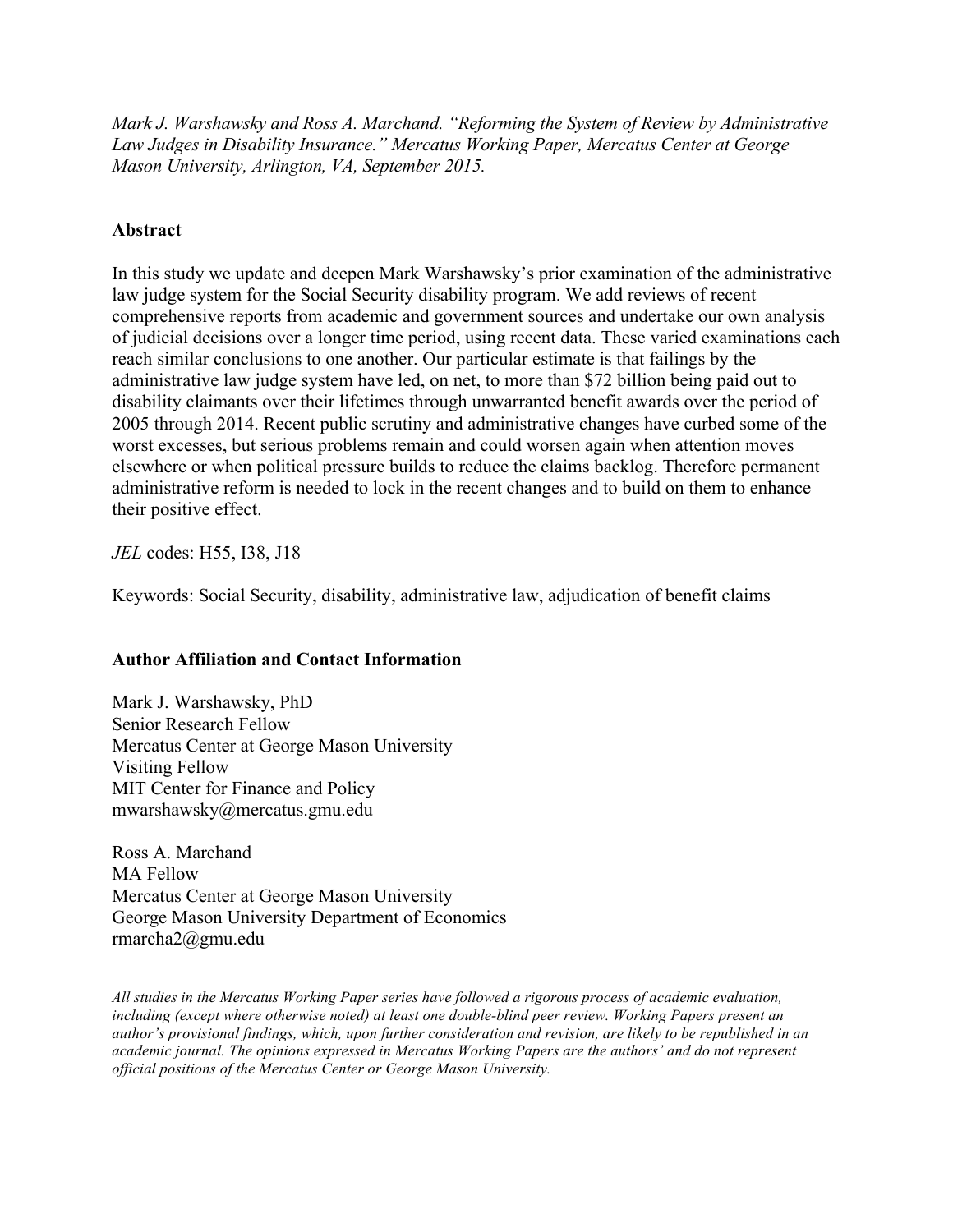#### **Reforming the System of Review by Administrative Law Judges in Disability Insurance**

Mark J. Warshawsky and Ross A. Marchand

The Social Security Disability Insurance and Supplemental Security Income programs have many financial and structural problems. In a recent editorial, we detailed problems with the system of benefit claims appeals presided over by administrative law judges, and we proposed several solutions.<sup>1</sup> Because the editorial, based on an earlier study by Mark Warshawsky,<sup>2</sup> was published in the *Wall Street Journal*, it garnered attention from the public, the media, and others. We therefore thought it worthwhile to continue, update, and deepen our examination of the topic, adding reviews of some recent comprehensive reports—econometric, analytical, and case studies—from academic and government sources. Additionally, we undertook our own empirical analysis of judicial decisions over a longer period that includes more recent data.

It is difficult to come to a definitive conclusion based on any one study, report, or analysis, but when varied sources reach similar conclusions through different methodologies and approaches, they build a compelling case. Here we find such a case, in which serious failings by the administrative law judge system—at a time of large claims backlogs—have led, on net, to large losses for taxpayers. We estimate that more than \$72 billion will be paid to claimants over their lifetimes through likely unwarranted disability benefit awards given by administrative law judges over the 10-year period of 2005 through 2014. Recent public scrutiny and administrative changes have curbed some of the worst excesses, but serious problems with the benefit claims appeals process remain. Moreover, the problems' original magnitude could easily return when

<sup>1</sup> Mark Warshawsky and Ross Marchand, "Disability Claim Denied? Find the Right Judge," *Wall Street Journal*, March 8, 2015.

<sup>&</sup>lt;sup>2</sup> Mark Warshawsky, "Administrative Problems with Social Security Disability Programs: Some Solutions," *Bloomberg Pension and Benefits Daily*, April 2, 2012.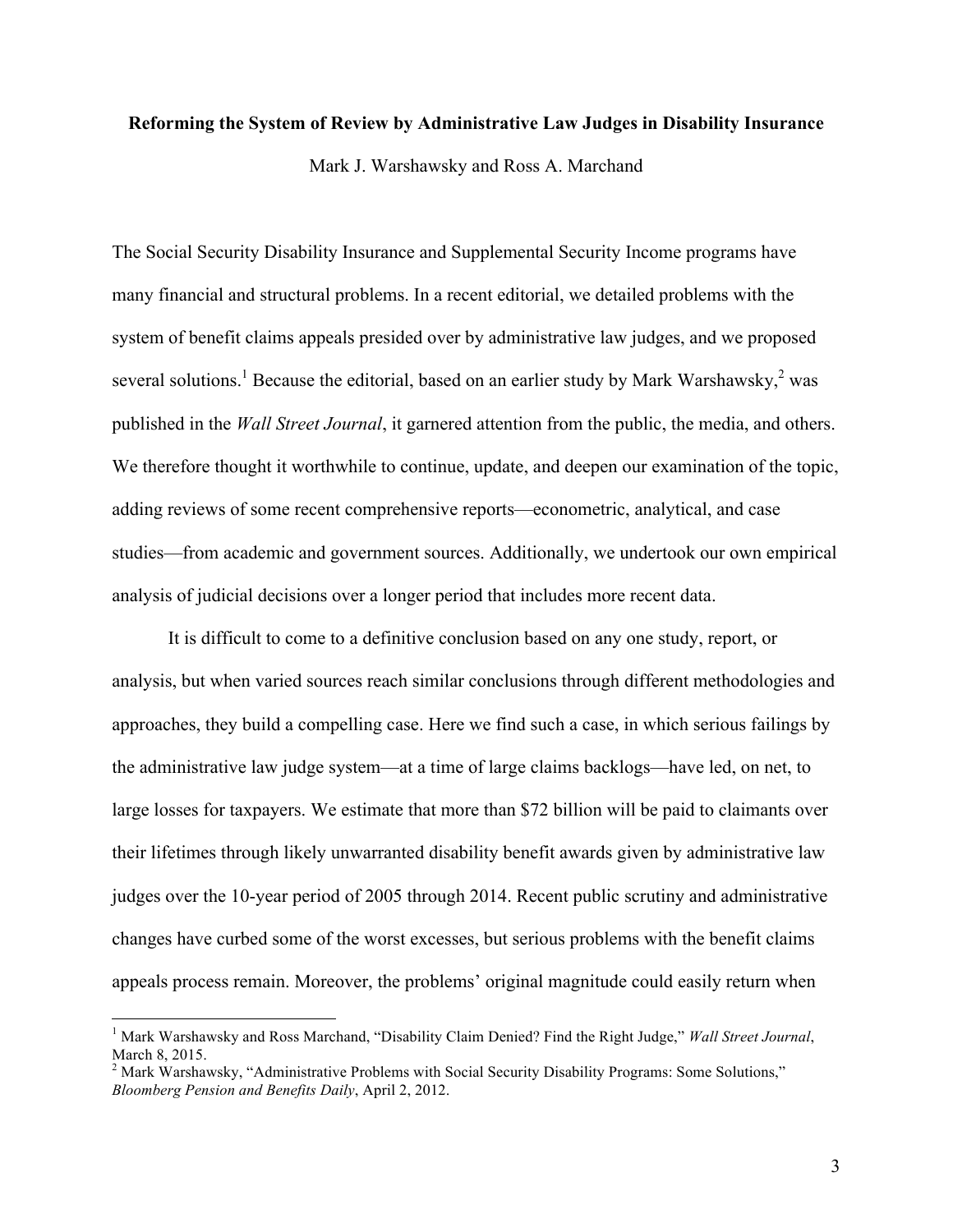public and management attention move elsewhere or when political pressure builds again to reduce the claims backlog. Therefore, serious permanent administrative reform is needed to lock in the recent changes and to build on them to enhance their positive effect. The appropriate time to do so is now, as the disability insurance program heads to insolvency in two years, as other reforms are needed and hopefully legislated to tighten eligibility, $3$  and as there are calls for transfers of more taxpayer resources to the program.

#### **Background**

<u> 1989 - Johann Stein, markin film yn y breninn y breninn y breninn y breninn y breninn y breninn y breninn y b</u>

The Social Security Administration (SSA) manages two large federal disability programs: Social Security Disability Insurance (SSDI) and Supplemental Security Income (SSI). As of 2014, about 19.4 million individuals receive about \$200 billion annually in benefits through these two programs. In addition to the cash benefits, individuals enrolled in SSDI for two years are automatically enrolled in Medicare, costing taxpayers about \$80 billion a year for SSDI beneficiaries. SSI recipients are eligible for Medicaid immediately.

When an individual applies for disability benefits, the case is initially decided by state employee examiners in Disability Determination Services (DDS). There is also an automatic preeffectuation review—an internal review of a case decision before it is finalized and communicated to the claimant—of 50 percent of DDS allowance decisions. In 40 states and most of California, an applicant who is denied benefits may appeal to a different reviewer in the same office. The SSA, which oversees each state's DDS, claims that there are few errors in the original adjudication of these decisions. If the second reviewer denies benefits, the applicant may

<sup>&</sup>lt;sup>3</sup> See Mark Warshawsky and Ross Marchand, "Modernizing the SSDI Eligibility Criteria: A Reform Proposal That Eliminates the Outdated Medical-Vocational Grid" (Mercatus Working Paper, Mercatus Center at George Mason University, Arlington, VA, April 2015).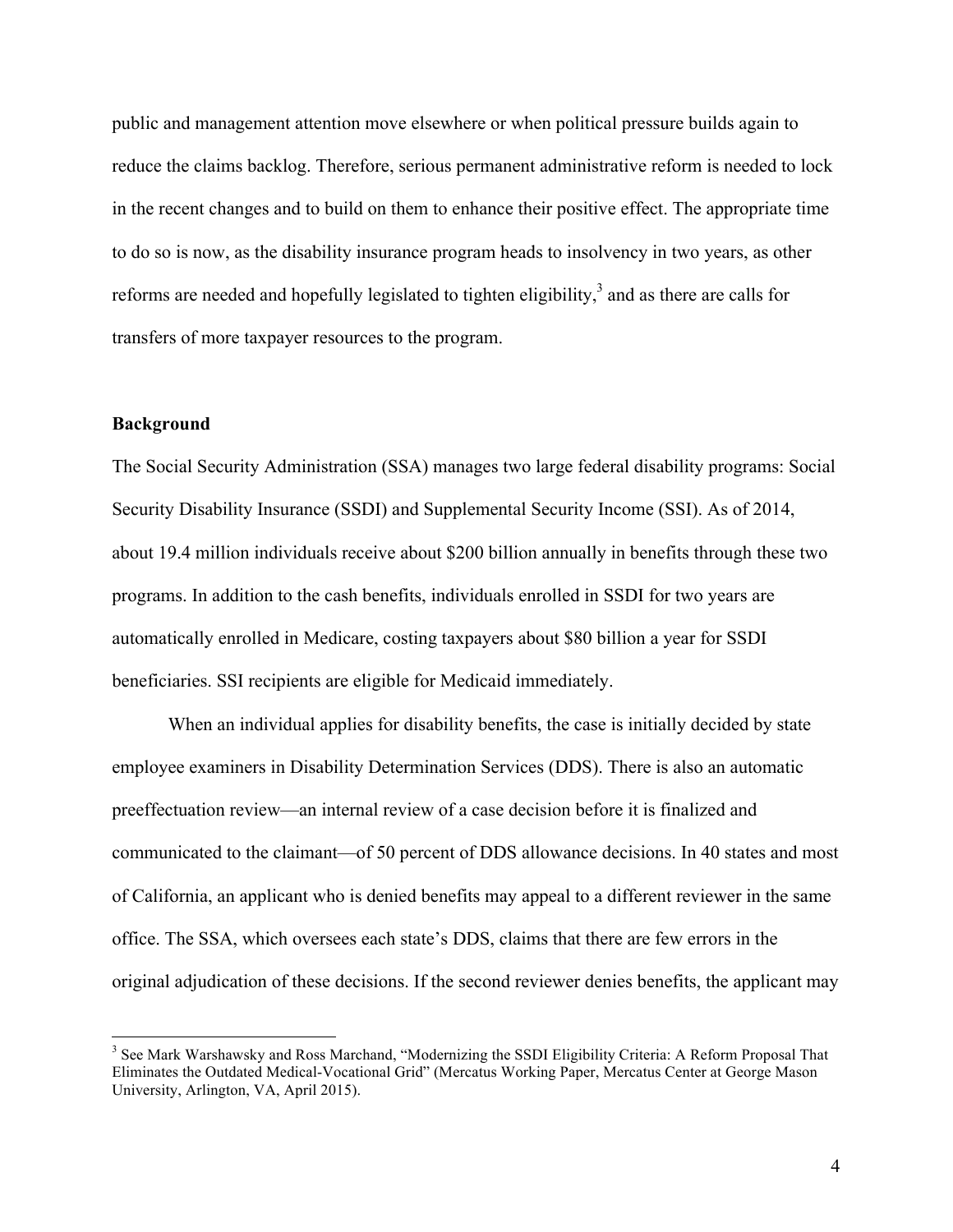appeal to an administrative law judge (ALJ).<sup>4</sup> If the ALJ then awards disability benefits, the decision is final because the government does not appeal it. But if the ALJ denies benefits, the individual may appeal further, to the SSA Appeals Council and, as a civil case, to the several levels of the federal courts. In total, there are at least five levels of review for a disability benefits applicant. Any error by a state adjudicator or an ALJ against an applicant is fixable, whereas an error by them against the taxpayer is not.

According to economists David Autor and Mark Duggan, the average lifetime disability benefit, including cash and the value of health care, is about \$300,000.<sup>5</sup> During the 1980s, the disability programs experienced loosened eligibility requirements and increased benefits. Autor and Duggan find that the result was a rise in the proportion of men who report work limitations and a concomitant decrease in the employment of men with disabilities.<sup>6</sup> This trend has continued since their study. General survey indicators of disability rates in the working-age population are flat or declining.<sup>7</sup> SSA economists T. Von Wachter, Jay Song, and Joyce Manchester find that rejected applicants who are young and who have low-mortality reported disabilities show a relatively strong attachment to the labor force.<sup>8</sup>

<sup>&</sup>lt;sup>4</sup> The SSA employs almost 1,400 ALJs to adjudicate about 700,000 cases a year. These independent judges effectively have lifetime tenure and are to conduct impartial "de novo" hearings and make decisions on appealed agency determinations. ALJs can only be removed from office through a lengthy and costly process conducted by the US Merit Systems Protection Board; such removals are rare. The 1946 Administrative Procedure Act (APA) governs administrative adjudication. Under the Constitution, ALJs are Article I judges, which the Supreme Court has recognized as "functionally comparable" to Article III trial judges. ALJs are not supervised by anyone engaged in agency investigative or prosecutorial functions, are immune from liability for judicial acts, and are exempt from performance ratings, evaluation, and receipt of bonuses. Their salaries are not set by the agency. For this and further information, see Judge Thomas P. McCarthy, "Respect Administrative Law Judges," letter to the *Wall Street Journal*, August 28, 2014.<br><sup>5</sup> David Autor and Mark Duggan, "Supporting Work: A Proposal for Modernizing the U.S. Disability Insurance

System" (Center for American Progress Paper, Center for American Progress and the Hamilton Project, Washington, DC, 2010).

<sup>6</sup> David Autor and Mark Duggan, "The Rise in the Disability Rolls and the Decline in Unemployment," *Quarterly*  Journal of Economics 118 (2003): 157–206.<br><sup>7</sup> Warshawsky and Marchand, "Modernizing the SSDI Eligibility Criteria."<br><sup>8</sup> T. Von Wachter, Jay Song, and Joyce Manchester, "Trends in Employment and Earnings of Allowed and Reje

Applicants to the Social Security Disability Insurance Program," *American Economic Review* 101 (2011): 3308–29.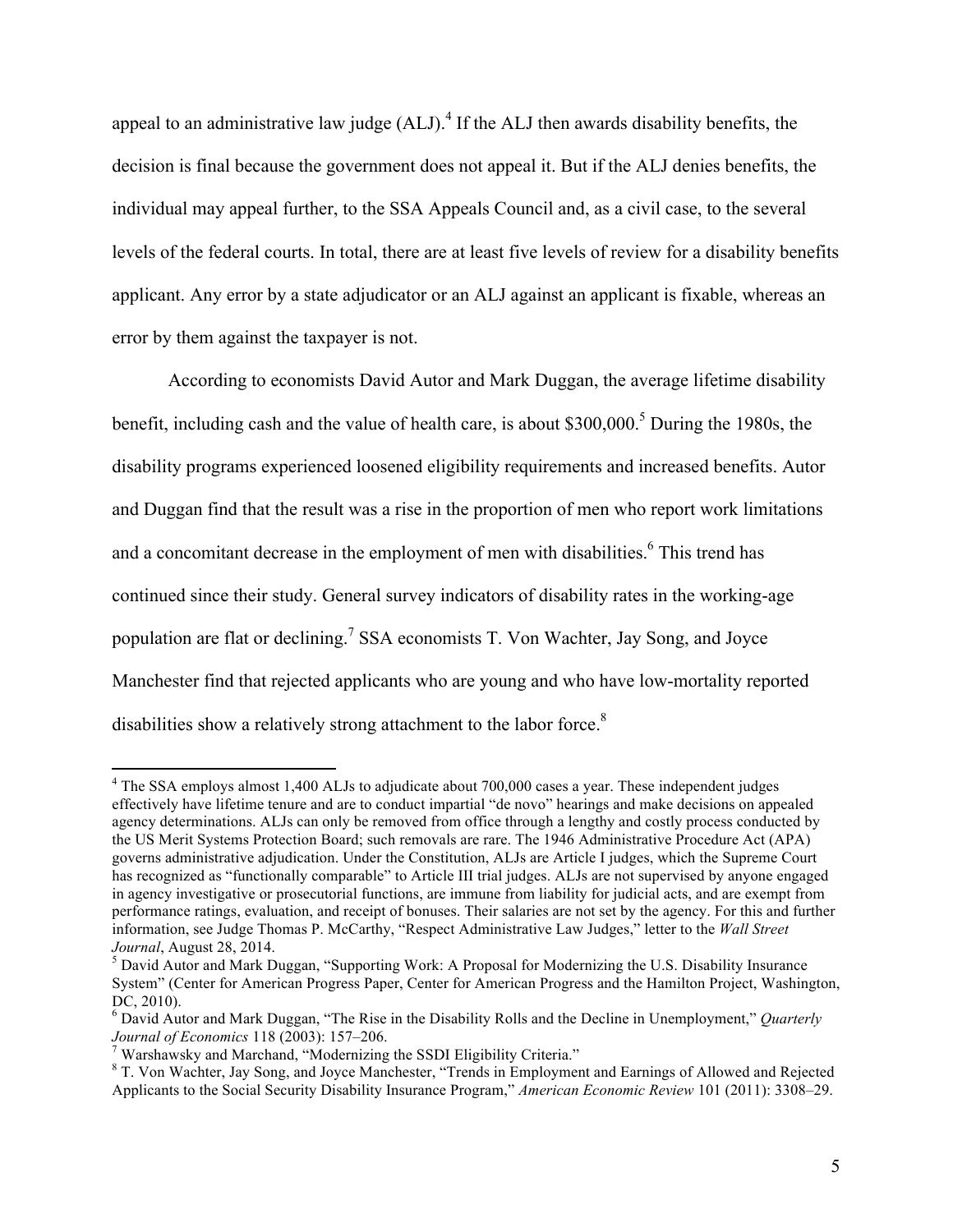According to George Washington University law professor Richard Pierce, reversals of SSA denials by ALJs have increased significantly from 1970 to the present, primarily because ALJs have granted benefits to many applicants with less severe mental illness and pain than ALJs considered sufficient to qualify for disability benefits in the past.<sup>9</sup> About 60 to 70 percent of ALJ rulings in disability benefit appeals, on average, have been in the claimant's favor in recent years. ALJs have a greater incentive to award benefits than to deny them because denials are subject to judicial appeal, and because denials must be fully documented, which takes longer, whereas decisions and drafting of approvals are typically quick.<sup>10</sup>

The approval rate has fallen recently, to about 54 percent. This decline is perhaps a reaction by the agency and the ALJs to negative publicity arising from investigative reports from the *Wall Street Journal* about ALJs who ruled for claimants in virtually all their cases. <sup>11</sup> The reports highlight Judge David Daugherty from the Office of Disability Adjudication and Review in Huntington, West Virginia. He heard thousands of cases over the years and uniformly granted favorable judgements. Many of these cases were represented by one particular law firm. There have also been strong congressional inquiries, a series of hearings, and administrative reforms by former Social Security commissioner Michael Astrue. In addition, a lagged business-cycle effect is likely a factor in the recent decline because of an increased number of claims motivated mainly by high unemployment during the Great Recession rather than by personal disability and therefore clearly subject to denial. Former commissioner Astrue's administrative reforms will be described in more detail later.

<sup>9</sup> Richard Pierce, "What Should We Do about Administrative Law Judge Disability Decision Making?" (Public Law and Legal Theory Paper 573, George Washington University Law School, Washington, DC, 2011).

<sup>&</sup>lt;sup>10</sup> Randy Frye and Marilyn Zahm, interview by Steve Kroft, "Easier to Approve a Disability Case Than Deny It?," *60 Minutes*, CBS, October 6, 2013; email from the SSA's Office of Inspector General (OIG) to staff of the House Committee on Oversight and Government Reform.

<sup>11</sup> See, for example, Damian Paletta, "Disability-Claim Judge Has Trouble Saying 'No,'" *Wall Street Journal*, May 19, 2011.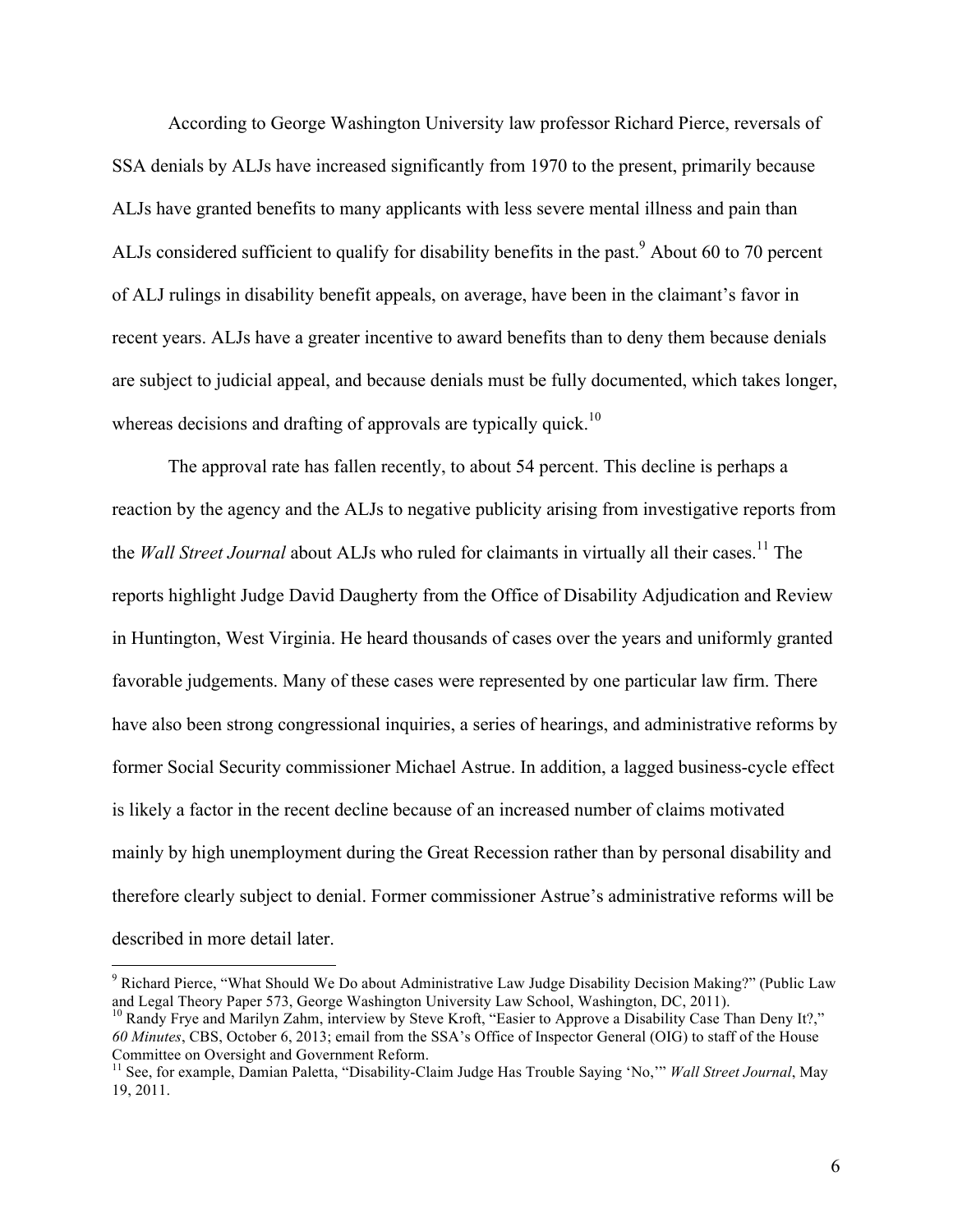Another piece of relevant historical background is the backlog of disability claims hearings pending for more than 270 days. As figure 1 shows, the backlog had reached more than 400,000 cases in 2008. There was strong political pressure on the SSA to reduce it, which the agency did over the next few years. Then the backlog began to build again in 2012, and in 2014, it was again more than 400,000; by the second quarter of fiscal year 2015, the backlog reached 500,000 cases.





The SSDI trust fund is scheduled to go bankrupt by late 2016, at which time benefits will have to be cut by 19 percent to all SSDI beneficiaries so the program will remain solvent and keep within the program's cash flows. $^{12}$ 

<sup>&</sup>lt;sup>12</sup> SSA Board of Trustees, "The 2014 Annual Report of the Board of Trustees of the Federal Old-Age and Survivors Insurance and Federal Disability Insurance Trust Funds," July 2014, House Document 113–39.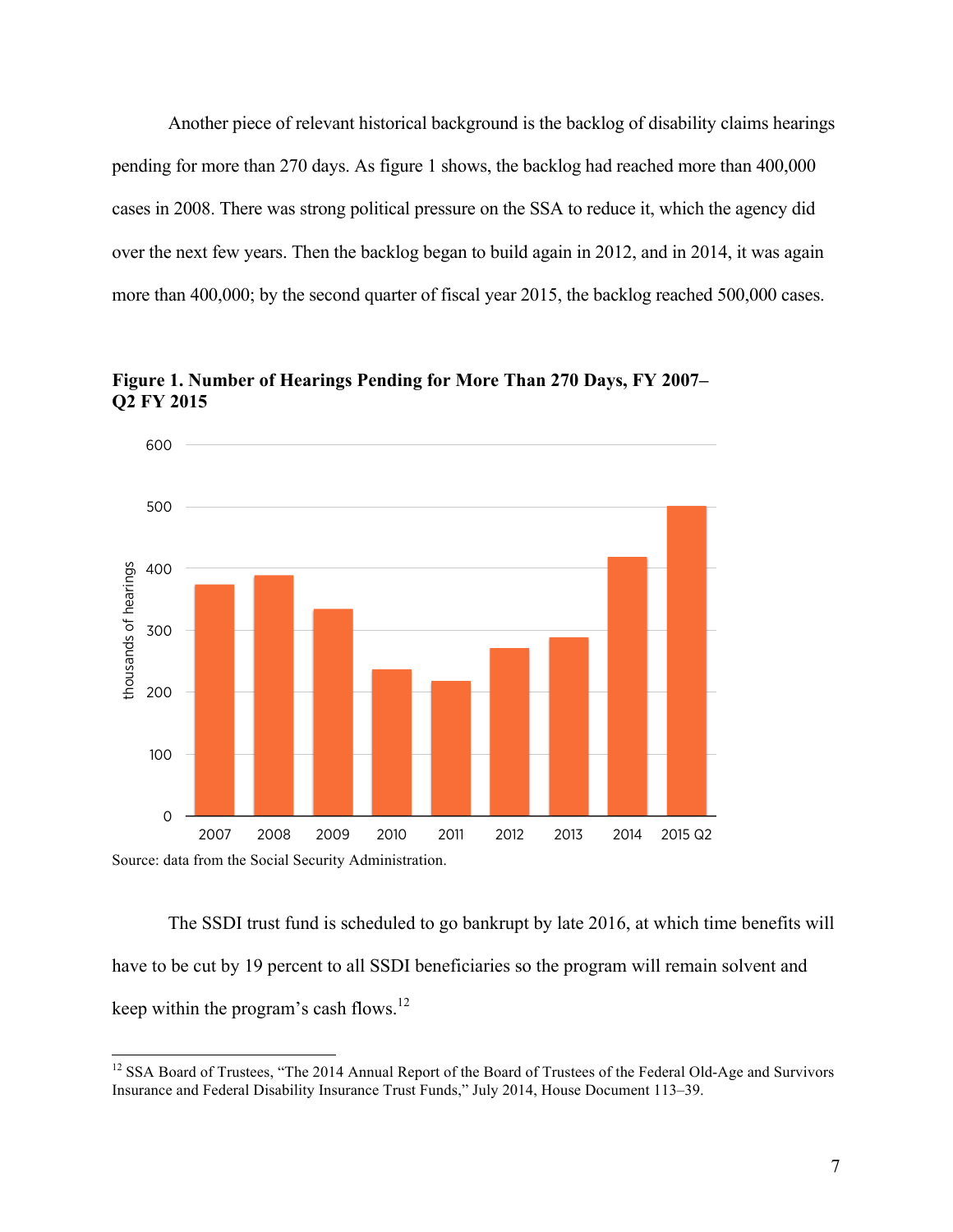#### **An Important Econometric Study**

Economists Robert Nakosteen and Michael Zimmer conducted an econometric analysis of decisions by administrative law judges based on data from cases that came before about 1,500 judges for the fiscal years ended September 2010 through September 2012.<sup>13</sup> They examined the data for patterns in both the approval rate and volume of decisions rendered. They used information about the judges' gender and number of years of judicial experience, as well as the state unemployment rate, an indicator of political makeup for the state in which the judge presided, and the number of decisions each judge rendered.

Nakosteen and Zimmer show basic statistical evidence of an upward drift in approvals by ALJs as a function of decision volume; judges deciding many cases trend toward leniency. They find that mean judicial experience is 31 years and that experience is positively related to approval rates. They also find that judges tend to be lenient in environments of relatively high joblessness in the state and in the presence of a Democratic governor. There is no difference in approval rates between genders among the judges. Nakosteen and Zimmer also find that the general disposition toward leniency declined from 2010 through 2012, and although they are not certain of the cause, they emphasize the impact of negative publicity from a series of *Wall Street Journal* investigative articles. Finally, they find econometric evidence that there is a tendency for lenient judges to take large caseloads and this tendency has grown more pronounced over time.

#### **Analytical Studies**

<u> 1989 - Johann Stein, markin film yn y breninn y breninn y breninn y breninn y breninn y breninn y breninn y b</u>

One criticism of some studies examining ALJs is that they focus on lenient judges. A 2014 US Office of Inspector General (OIG) report examining low-approval judges, however, concludes

<sup>&</sup>lt;sup>13</sup> Robert Nakosteen and Michael Zimmer, "Approval of Social Security Disability Appeals: Analysis of Judges' Decisions," *Applied Economics* 46, no. 23 (2014): 2783–91.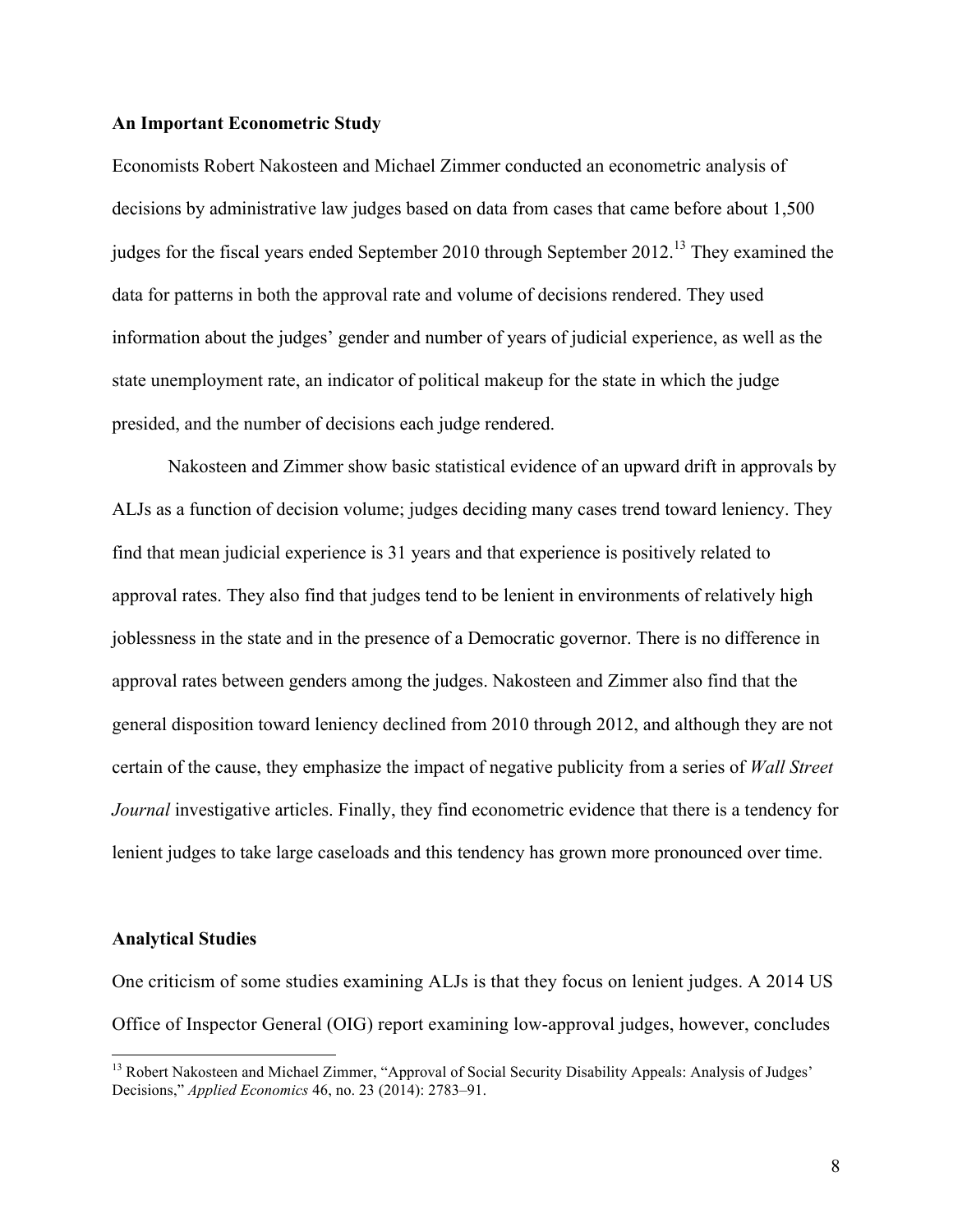that the remand and reversal rate (used by the OIG as a quality performance proxy) for these low-approval ALJs is, on average, about the same as that of the general ALJ population.<sup>14</sup> The report also finds that 8 of the 12 lowest-allowance judges "decided fewer cases than the average of their peers."<sup>15</sup> This finding is telling, given that the SSA regards ALJ decision count as a strong inverse predictor of decisional quality. After examining data from the Office of Disability Adjudication and Review (ODAR), the SSA concluded in a 2012 internal memo that there exists a "strong relationship between production levels and decisional quality on allowances. As ALJ production increases, the general trend for decisional quality on allowances falls."<sup>16</sup> Thus, we can say from the relationship between decision volume and allowance rate established in the Nakosteen and Zimmer econometric analysis that highallowance judges have lower decisional quality than low-allowance judges. Legal academics Harold Krent and Scott Morris find that the number of years spent by ALJs in the top 1 percent of allowance rates strongly predicts dispositional volume.<sup>17</sup> This conclusion, coupled with the OIG's findings on low-allowance ALJ dispositional volume, suggests a large "quality gap" between high and low outlier judges.

In another report, the OIG uses quality review data to compare the accuracy of affirmative ALJ decisions with rejection decisions over the 2009–2010 period using randomly selected cases.<sup>18</sup> Examining 1,022 denials and allowances, the report finds that the approval decisions are 40 percent more likely to garner "disagreeable" ratings by the ODAR's

<sup>&</sup>lt;sup>14</sup> SSA Office of the Inspector General, "Subsequent Appellate Actions on Denials Issued by Low-Allowance Administrative Law Judges," July 2014, A-12-13-13084.<br><sup>15</sup> Ibid.<br><sup>16</sup> SSA, "Memo on Production Levels and Decision Quality," September 2012.<br><sup>17</sup> Harold J. Krent and Scott B. Morris, "Inconsistency and Angst in District Co

Disability Appeals," Chicago-Kent College of Law Research Paper No. 2014-30 (Chicago: Chicago-Kent College of Law,  $2014$ ).

<sup>&</sup>lt;sup>18</sup> SSA Office of the Inspector General, "The Social Security Administration's Review of Administrative Law Judges' Decisions," March 2012, A-07-12-21234.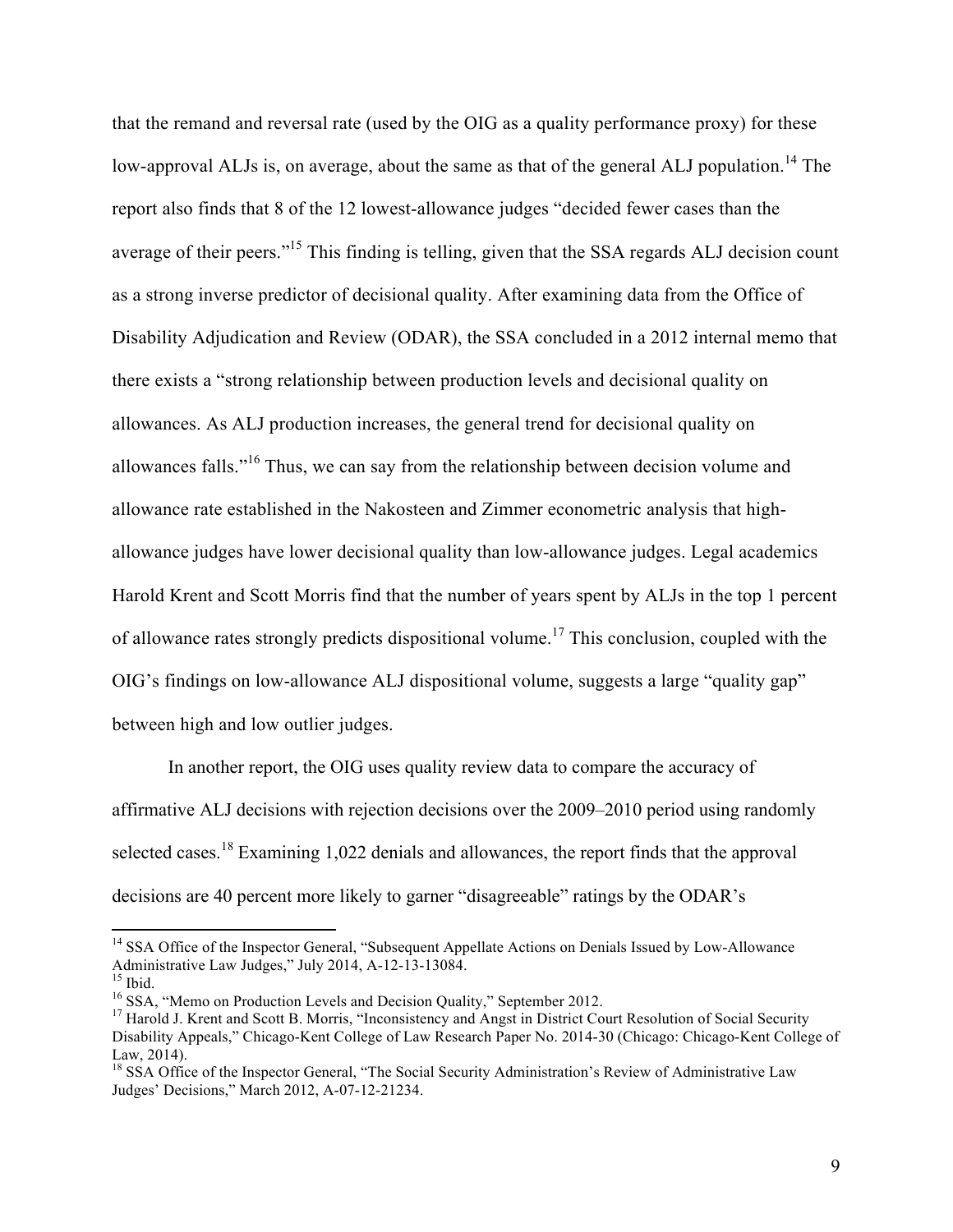posteffectuation review process. This finding is hardly surprising, given that hearing-stage applicants have already been rejected at the first two rounds of application by trained examiners at DDS. The SSA conducts preeffectuation quality reviews of randomly selected DDS decisions to determine whether these examiners reached a sound decision. In FY 2010–2014, the DDS accuracy rate consistently remained higher than 97 percent. By stating that DDS workers come to nearly perfect decisions during the first two stages of determination, the SSA is implying that subsequent appeals to ALJs should have low allowance rates. The existence and persistence of high-approval outlier judges, then, is a cause for concern.

Finally, an OIG report on judicial motivation finds that ALJs are deciding cases on considerations other than what the law and regulations allow, with the ALJs being inappropriately influenced by the unemployment conditions in the local economy or by personal considerations, such as their past occupations or political views.<sup>19</sup>

#### **Case Studies**

In 2014, the House Committee on Oversight and Government Reform released an indictment of "rubber-stamping disability judges."<sup>20</sup> The committee relied on SSA internal investigations of ALJs with high disposition counts and award rates. One was Charles Bridges, the hearing office chief ALJ for Harrisburg, Pennsylvania. Despite awarding benefits without holding hearings in 7,000 cases and being repeatedly criticized by the SSA for poor decisional quality, at least through 2014, he still enjoyed a full caseload.<sup>21</sup> ALJ Harry Taylor, repeatedly accused by

<sup>&</sup>lt;sup>19</sup> SSA Office of the Inspector General, "Oversight of Administrative Law Judge Workload Trends," February 2012, A-12-11-01138.<br><sup>20</sup> House Committee on Oversight and Government Reform, "Systemic Waste and Abuse at the Social Security

Administration: How Rubber Stamping Disability Judges Cost Hundreds of Billions of Taxpayer Dollars," June 10, 2014.

 $^{201}$  Ibid., 5–6.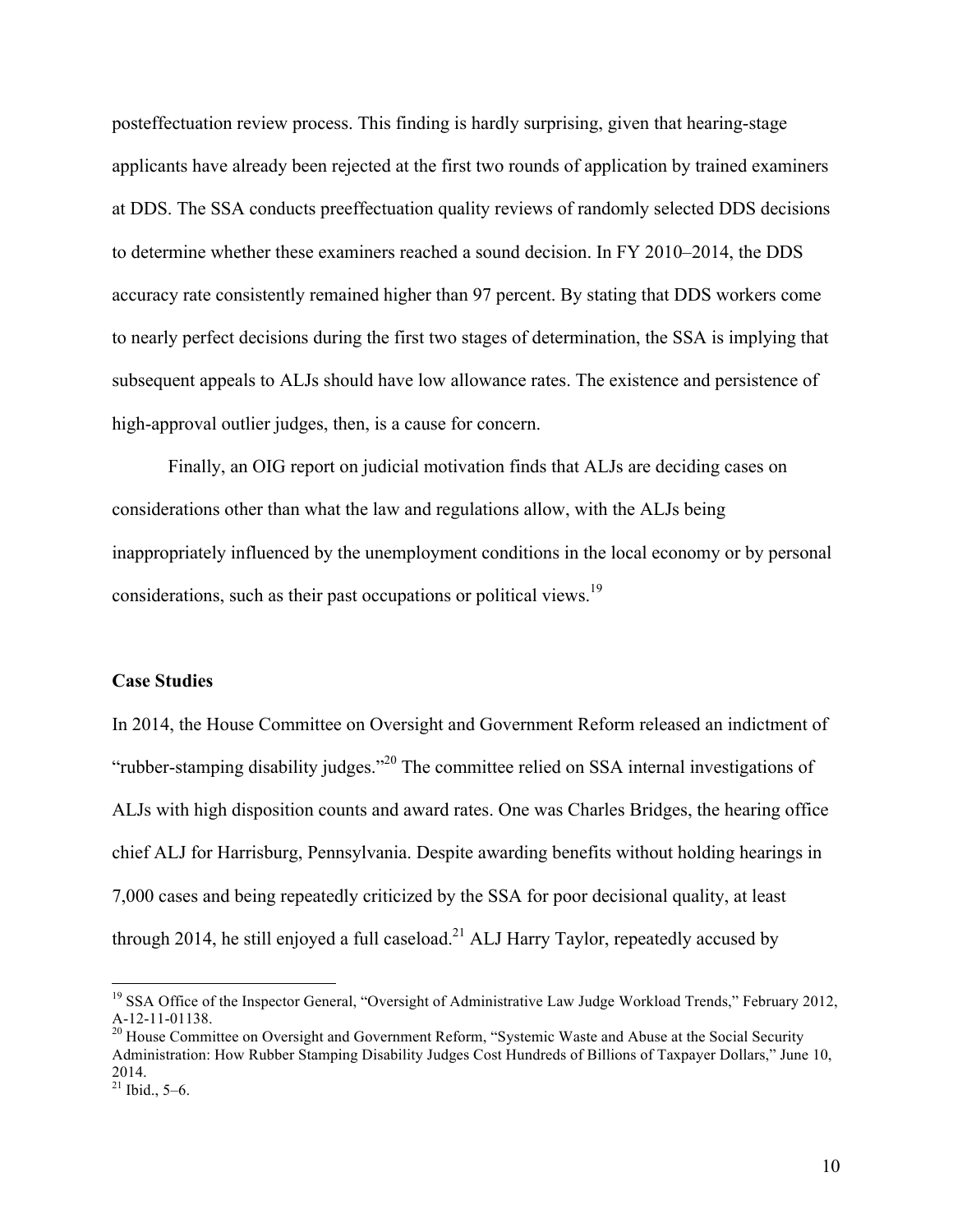colleagues of conducting "sloppy work" and sleeping on the job, decided nearly 70 percent of cases without a hearing and denied awards to only 6 percent of claimants. Despite being handed a 14-day suspension for misconduct by the SSA and being recommended for another in 2013, at least through 2014, he still served at the bench.<sup>22</sup>

A second committee report on the matter recommended capping the number of annual dispositions to  $600<sup>23</sup>$  consistent with SSA research showing decisional quality delay for ALJs taking more than 617 dispositions in a given year. The House report also calls for a prioritization of resources devoted to ALJ decisional review; it states that hiring more ALJs should be put on hold until review capacity increases fivefold. More boldly, the committee concludes that judges found to be incorrectly applying disability law should be removed, and only reinstated upon completion of an observed, compliant trial period. Critically, the committee proposal would make high allowance rates sufficient to warrant further investigation of an ALJ, which could result in dismissal.<sup>24</sup>

We see two problems with these reports' recommendations. First, it is challenging to remove an ALJ for performance through the existing administrative process. Commissioner Astrue was only able to remove three or four judges, despite considerable efforts, and these cases were blatant violations.<sup>25</sup> Second, the SSA has claimed, with some justification, that legally it cannot focus on judges with high approval rates, per se. That being said, more resources should be devoted to the review and analysis of ALJ decisions.

<sup>&</sup>lt;sup>22</sup> Ibid., 6–7.<br><sup>23</sup> House Committee on Oversight and Government Reform, "Misplaced Priorities: How the Social Security<br>Administration Sacrificed Quality for Quantity in the Disability Determination Process," December 20 <sup>24</sup> Ibid., 49–51.<br><sup>25</sup> House Committee on Ways and Means, Subcommittee on Social Security, and House Committee on the Judiciary,

Subcommittee on the Courts, *Statement of Michael J. Astrue Commissioner, Social Security Administration*, 112th Cong., 1st sess., July 11, 2011.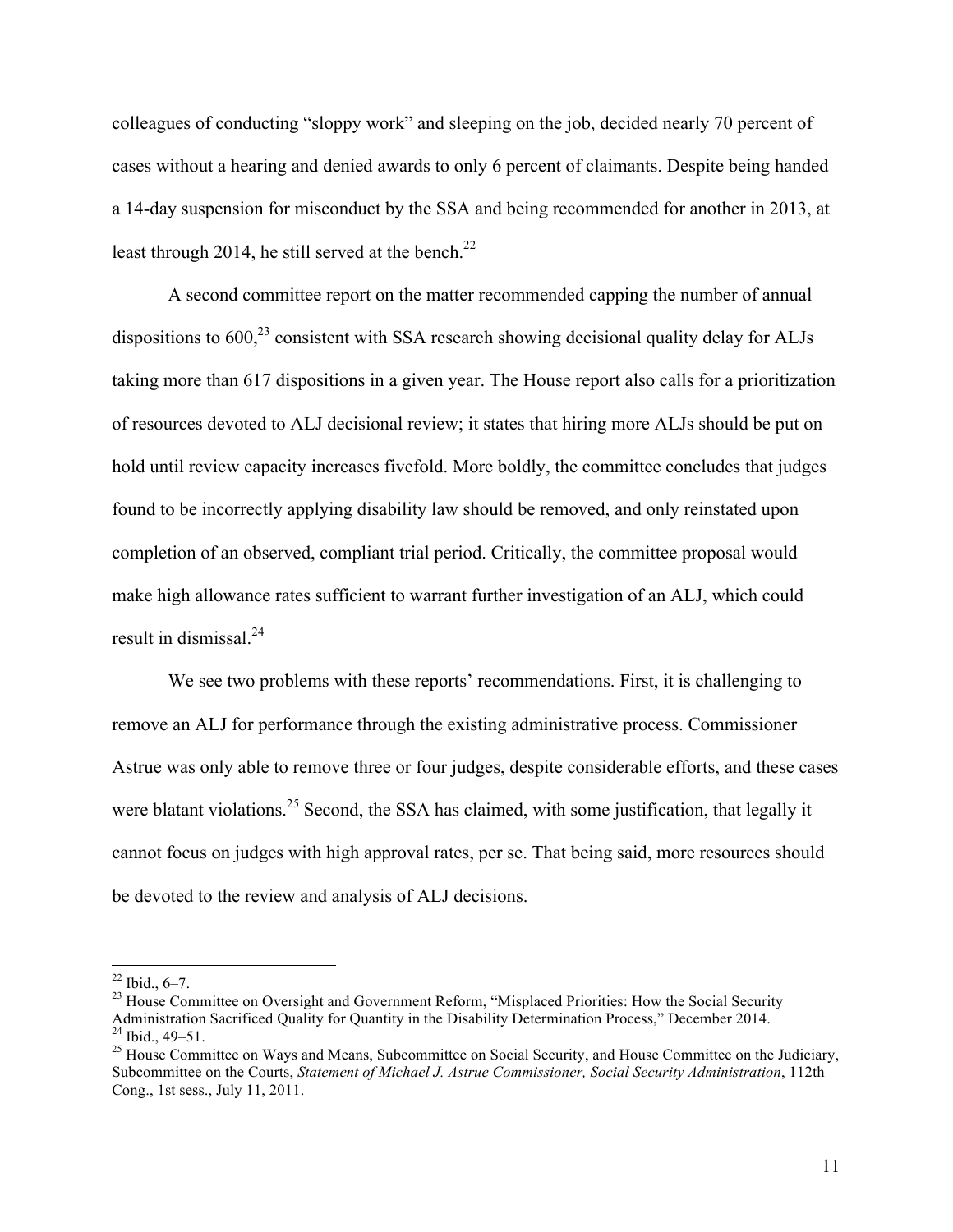#### **Our Extended Empirical Analysis**

As in Warshawsky's 2012 study,  $^{26}$  in our new study, we calculate the net cost to taxpayers, per year and in total, of presumptively wrong decisions. Here we assume a cost of \$300,000 per case. We consider a decision as presumptively wrong based on a combination of fixed approval or denial rate numbers and twice the standard deviations in that year of all judges' decisions on both the approval and denial sides of the adjudication distribution. More specifically, we consider as presumptively in error the decisions of all judges with approval rates higher than 80 percent or beyond two standard deviations of the median on the right side of the distribution, as well as all judges with approval rates below 20 percent or beyond two standard deviations on the left side. The addition of outliers in terms of standard deviations (a relative measure) and not just fixed numbers accounts for the natural movement of the average ALJ's performance owing to the business-cycle effect. Two standard deviations represents behavior on the edges. The fixed numbers of 80 percent and 20 percent are equidistant from a 50 percent approval rate, a bit lower than the average of the last decades, but consistent with 80 percent being indicated by a prominent regional chief administrative law judge, Jasper Bede, as a "red flag" for problems in adjudication.<sup>27</sup>

Table 1 shows the average approval rates of ALJs and the standard deviations. Table 2 shows the proportion of ALJs with approval rates that are two standard deviations above and below the mean, and table 3 shows the proportion of ALJs with approval rates greater than 80 percent and lower than 20 percent, from 2005 through 2014. Note that approval rates are computed after taking out case dismissals, which are usually administrative actions and do not

<sup>&</sup>lt;sup>26</sup> Warshawsky, "Administrative Problems."

<sup>&</sup>lt;sup>27</sup> House Committee on Oversight and Government Reform, Subcommittee on Energy Policy, Health Care, and Entitlements, *Continuing Oversight of the Social Security Administration's Management of Federal Disability Programs*, 113th Cong., 1st sess., November 19, 2013.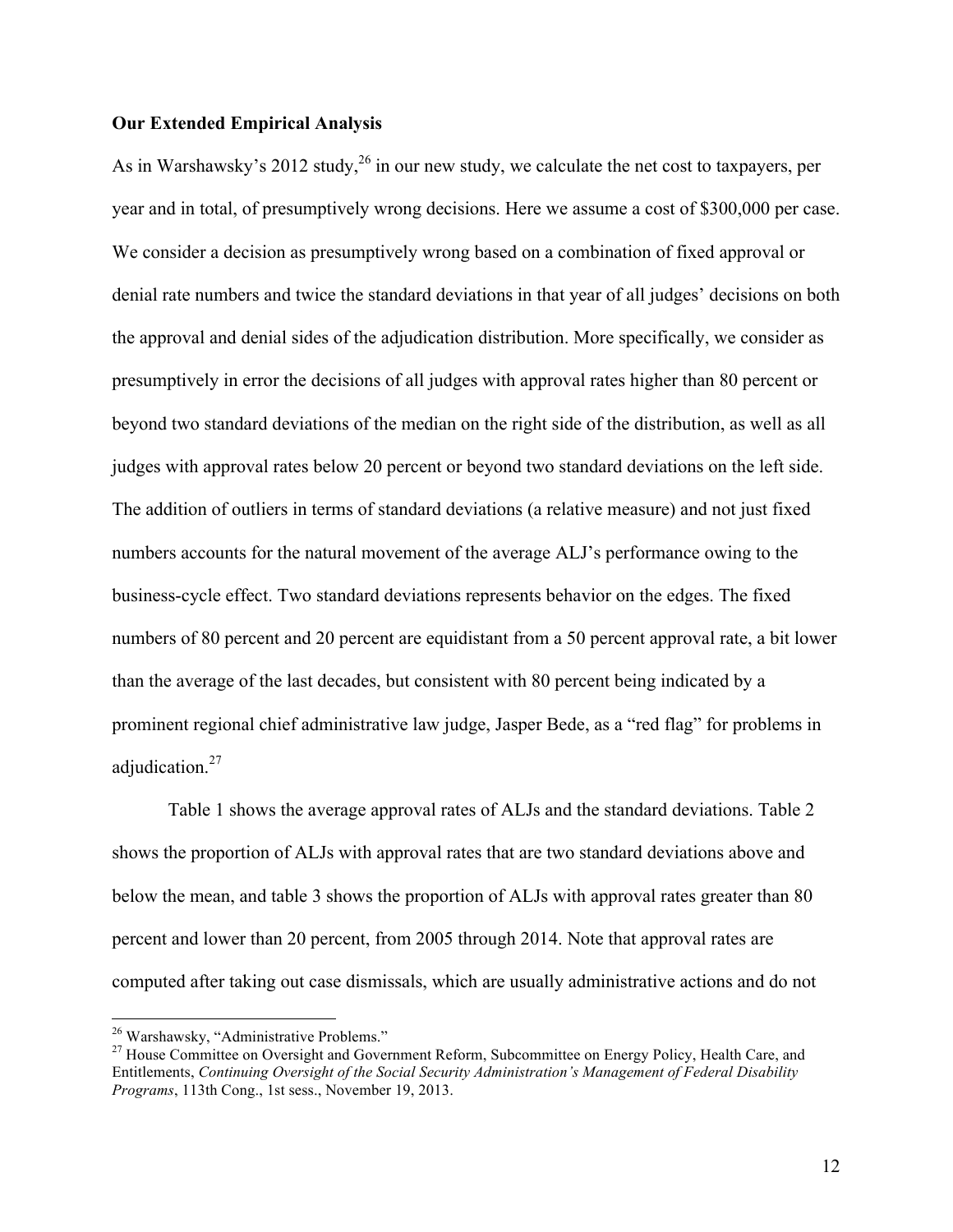indicate substantive adjudication. We consider both standard deviations (a relative measure) and percentage rates (a fixed measure), in both directions, as indicators of worrisome outliers. One standard deviation contains 66 percent of the ALJs around the mean. Figure 2 shows the distribution of judges by allowance rate from 2005 through 2013.

| Year | Average approval rate (%) | Standard deviation (%) |
|------|---------------------------|------------------------|
| 2005 | 71.3                      | 16.0                   |
| 2006 | 70.6                      | 16.3                   |
| 2007 | 70.6                      | 16.5                   |
| 2008 | 69.6                      | 16.5                   |
| 2009 | 70.5                      | 17.7                   |
| 2010 | 67.1                      | 16.3                   |
| 2011 | 62.2                      | 16.7                   |
| 2012 | 57.2                      | 16.2                   |
| 2013 | 55.0                      | 15.5                   |
| 2014 | 53.7                      | 15.1                   |

**Table 1. Average Allowance Rates of Administrative Law Judges, 2005–2014**

Source: Authors' calculations based on data from the Social Security Administration.

| Table 2. Percentage of Administrative Law Judges with Approval Rates |
|----------------------------------------------------------------------|
| Two Standard Deviations above and below the Mean, 2005–2014          |

| Year | Judges 2+ SD above mean (%) | Judges 2+ SD below mean (%) |
|------|-----------------------------|-----------------------------|
| 2005 | 0.00                        | 3.20                        |
| 2006 | 0.00                        | 3.30                        |
| 2007 | 0.00                        | 3.50                        |
| 2008 | 0.09                        | 3.70                        |
| 2009 | 0.00                        | 3.70                        |
| 2010 | 1.50                        | 2.80                        |
| 2011 | 2.20                        | 2.50                        |
| 2012 | 2.10                        | 2.10                        |
| 2013 | 2.40                        | 1.70                        |
| 2014 | 2.90                        | 2.50                        |

Source: Authors' calculations based on data from the Social Security Administration.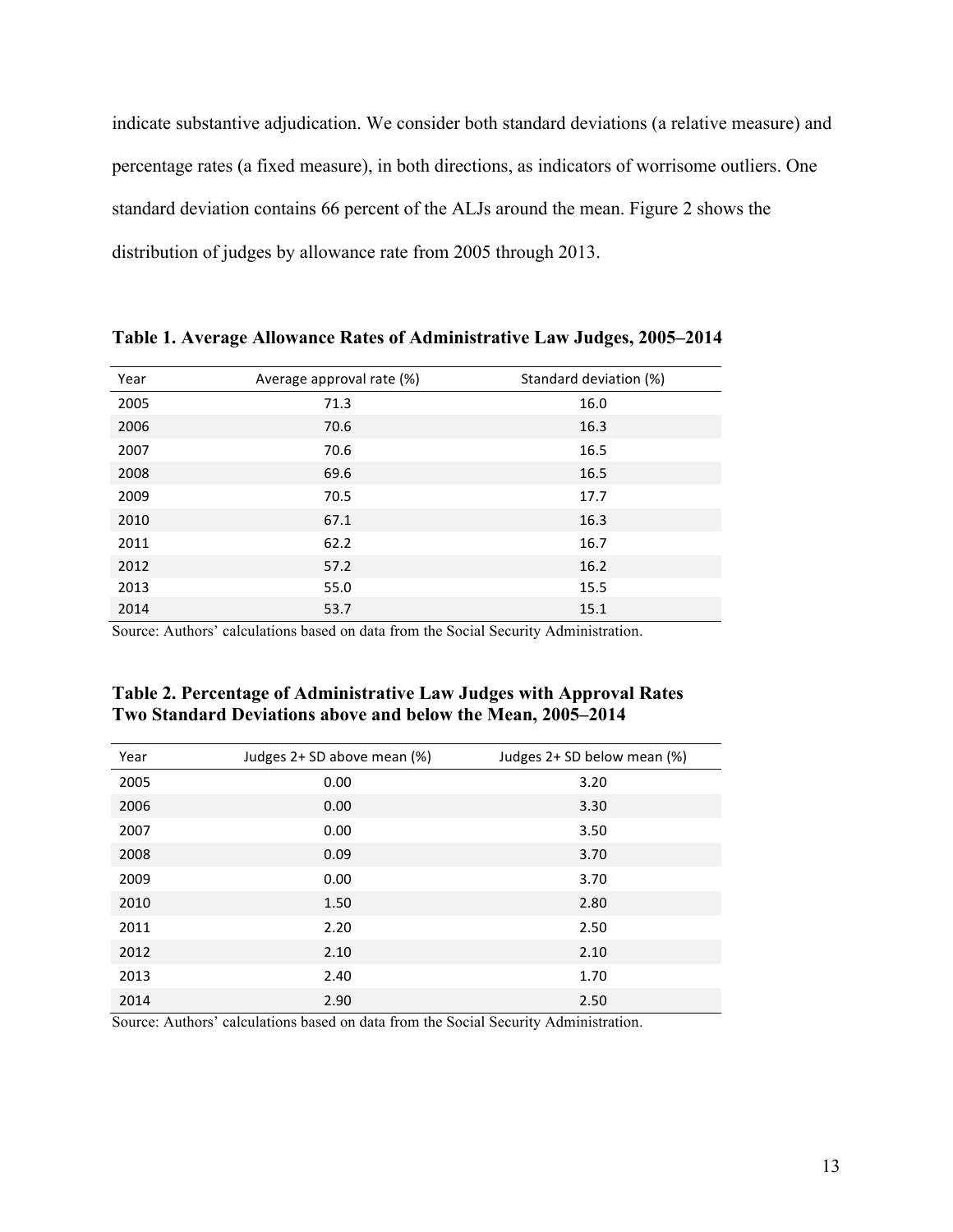| Year | % of judges with 80%+ approval | % of judges with 20%- approval |
|------|--------------------------------|--------------------------------|
| 2005 | 31.4                           | 0.3                            |
| 2006 | 31.3                           | 0.6                            |
| 2007 | 31.4                           | 0.8                            |
| 2008 | 28.5                           | 0.8                            |
| 2009 | 32.0                           | 1.0                            |
| 2010 | 23.3                           | 0.5                            |
| 2011 | 16.1                           | 0.7                            |
| 2012 | 8.6                            | 1.2                            |
| 2013 | 5.9                            | 0.9                            |
| 2014 | 4.9                            | 1.0                            |

**Table 3. Percentage of Administrative Law Judges with Approval Rates of 80 Percent or Higher and 20 Percent or Lower, 2005–2014**

Source: Authors' calculations based on data from the Social Security Administration.



**Figure 2. Distribution of Judges by Allowance Rate, 2005–2013**

Source: Authors' calculations and analysis, based on data from the Social Security Administration.

Several things are evident from these tables and from figure 2. The average allowance rate dropped from 71 percent in 2005 to 54 percent in 2014, while the standard deviation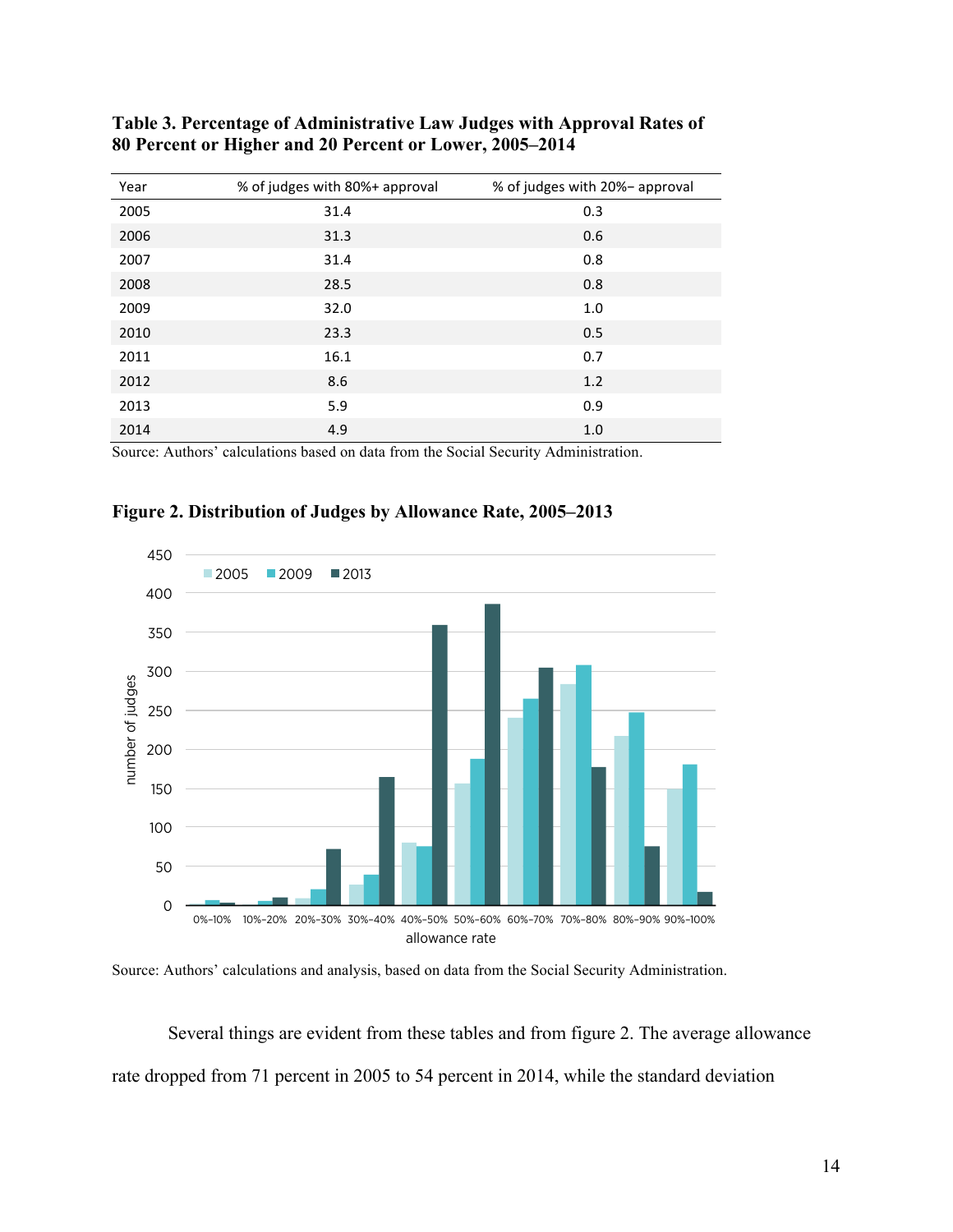dropped from 18 percent in 2009 to 15 percent in 2014. The proportion of ALJs with allowance rates more than two standard deviations above the mean increased from zero to about 3 percent from 2005 through 2014, while the proportion with rates more than two standard deviations below the mean has bounced around somewhat, but overall has dropped from a high of almost 4 percent to around 2 percent recently. By this relative measure of "outlierness," the number of generous ALJs has increased over time. By contrast, when considering a fixed measure of outlierness, the proportion of ALJs with allowance rates in excess of 80 percent has declined significantly, from 31 percent in 2005 to 5 percent in 2014, while the proportion with allowance rates of less than 20 percent has increased slightly, from 0.3 percent to 1 percent. Overall, the distribution of ALJ allowance has become less skewed and more symmetrical over time.

The proportion of cases (not shown) decided by ALJs with approval rates in excess of 80 percent has dropped even more than the proportion of judges, from nearly 34 percent to 4.5 percent, because the number of cases decided by high-approval judges has declined proportionately over the 2005–2014 period. Among the low-approval judges, the change in the proportion of cases is not significantly different because low-approval judges have always decided a smaller number of cases. The aggregate number of cases has increased from about 430,000 in 2005 to about 520,000 in 2009 to 640,000 in 2013, while the distribution among judges has become more symmetrical around the mean from 2009 to 2013, although it still skews to the right.

Table 4 translates these indications of presumptively wrong decisions, in both directions, into dollar terms, on net, representing losses to taxpayers from the SSDI trust fund and the general fund of the Treasury (for SSI). The annual loss was more than \$10 billion in 2009, and declined to almost \$1.5 billion in 2014. Over the entire 2005–2014 period, the loss to taxpayers

15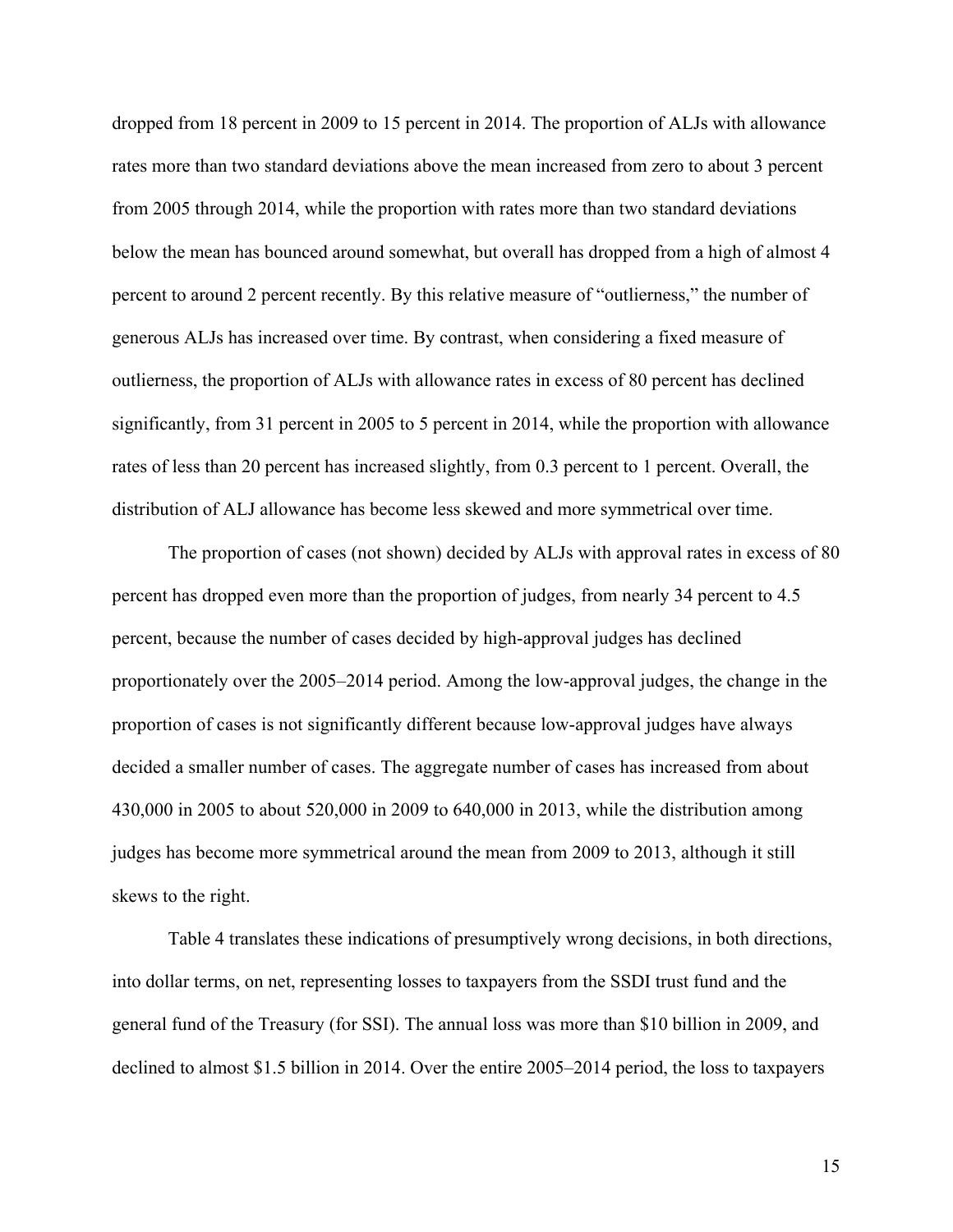has come to more than \$72 billion. These numbers are not discounted to present value and represent the value of future benefits. When resources and attention are devoted to improving program management, they are successful. At the same time, the structural and financial state of the disability program is dire, and while improvements are being made, the continuing high rate of presumptive mistakes adds billions to a growing deficit.

| Year | High approval | Low approval | Sum  |
|------|---------------|--------------|------|
| 2005 | 10.4          | (1.2)        | 9.1  |
| 2006 | 11.3          | (1.6)        | 9.8  |
| 2007 | 11.0          | (1.5)        | 9.5  |
| 2008 | 10.1          | (1.5)        | 8.6  |
| 2009 | 11.9          | (1.6)        | 10.3 |
| 2010 | 10.7          | (1.5)        | 9.2  |
| 2011 | 8.4           | (1.3)        | 7.1  |
| 2012 | 5.1           | (1.0)        | 4.1  |
| 2013 | 3.6           | (0.7)        | 3.0  |
| 2014 | 2.4           | (1.0)        | 1.4  |

**Table 4. Annual Net Cost of Presumption Mistakes of High- and Low-Approval Administrative Law Judges (billions of dollars)**

Source: Authors' calculations.

Note: all numbers are rounded to the nearest tenth.

We next conduct a simple least squares regression analysis of the annual approval rates of ALJs, considering only judges with at least three years of experience. The underlying data come from the SSA. In particular, we want to see if judges' approval rates are related to the standard deviations of their own approval rates from 2005 through 2014, to the number of decisions they have made annually, and to the year of the decision. We represent the model in equation form as follows:

$$
Y = B_0 + B_1 X_1 + B_2 X_2 + B_i X_t + u,
$$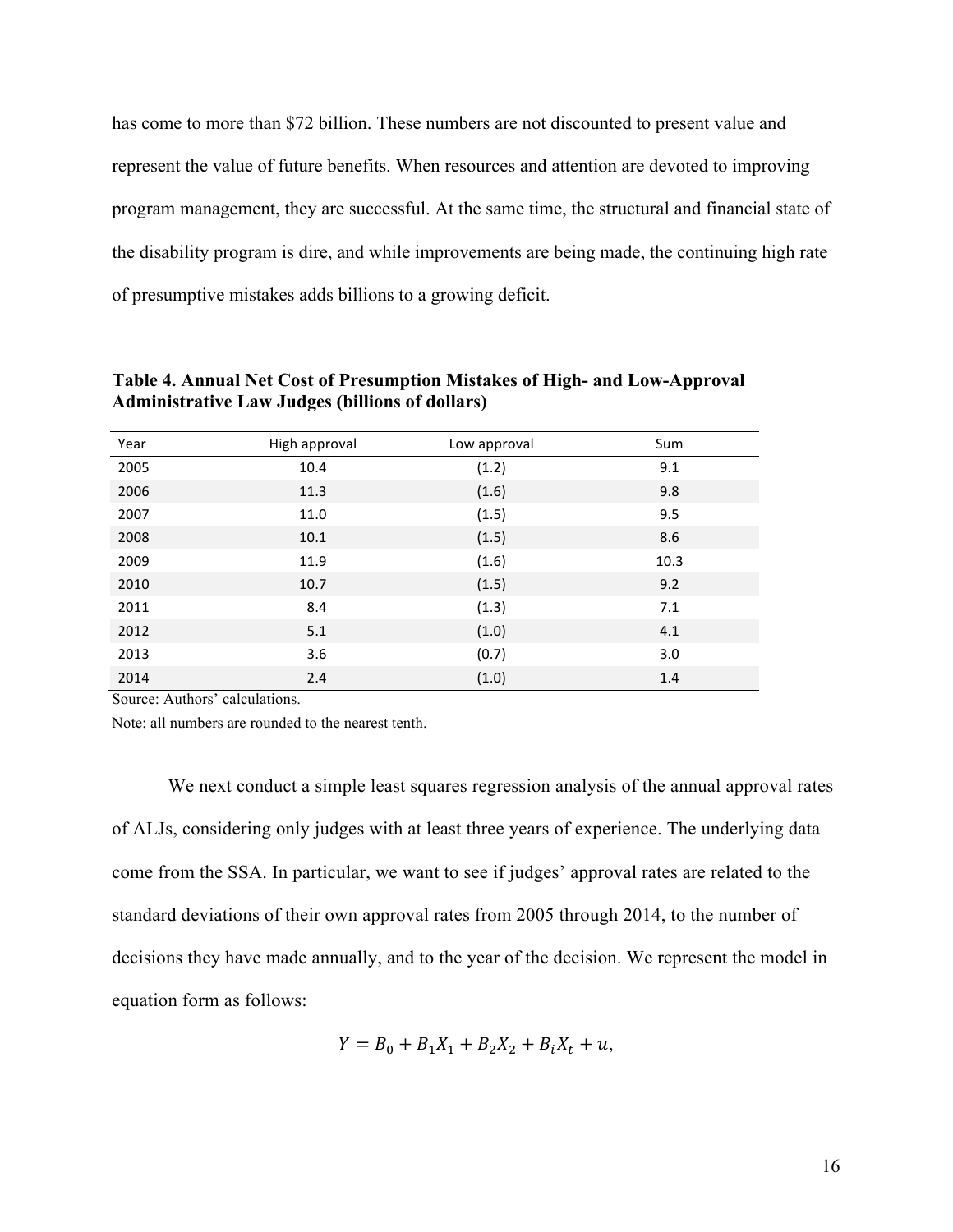where *Y* is the judge's approval rate, 2005–2014;  $X_1$  is the standard deviation of the judge's approval rate, 2005–2014;  $X_2$  is the annual number of decisions made by the judge; and  $X_t$  are time dummy variables for 2005–2014. Table 5 shows the results.

| Source            |       | SS                             | df<br>МS                       |          |              | Number of $obs =$<br>$F(11, 13207) =$ | 13219<br>243.59      |
|-------------------|-------|--------------------------------|--------------------------------|----------|--------------|---------------------------------------|----------------------|
| Model<br>Residual |       | 68.9878261<br>340.032724 13207 | 11<br>6.27162055<br>.025746401 |          | $Prob$ > $F$ | $\equiv$<br>R-squared<br>$=$          | 0.0000<br>0.1687     |
| Total             |       | 409.02055 13218                | .030944209                     |          | Root MSE     | Adj R-squared $=$<br>$\equiv$         | 0.1680<br>.16046     |
| AllowanceRate     |       | Coef.                          | Std. Err.                      | t        | P>  t        |                                       | [95% Conf. Interval] |
| SDofAllowanceRate |       | $-.4728226$                    | .0296069                       | $-15.97$ | 0.000        | $-.5308564$                           | $-.4147889$          |
| Decisions         |       | .0000523                       | 8.00e-06                       | 6.54     | 0.000        | .0000367                              | .000068              |
|                   | year1 | ø                              | (omitted)                      |          |              |                                       |                      |
|                   | year2 | $-.0072872$                    | .006784                        | $-1.07$  | 0.283        | $-.0205848$                           | .0060104             |
|                   | year3 | $-.0073604$                    | .0067725                       | $-1.09$  | 0.277        | $-.0206354$                           | .0059146             |
|                   | year4 | $-.0165027$                    | .006867                        | $-2.40$  | 0.016        | $-.029963$                            | $-.0030425$          |
|                   | year5 | -.0039769                      | .0065499                       | $-0.61$  | 0.544        | $-.0168156$                           | .0088618             |
|                   | year6 | $-.0380327$                    | .0065085                       | $-5.84$  | 0.000        | $-.0507904$                           | $-.0252751$          |
|                   | year7 | $-.0874753$                    | .0063926                       | $-13.68$ | 0.000        | $-.1000057$                           | $-.0749449$          |
|                   | year8 | $-.1370428$                    | .0063076                       | $-21.73$ | 0.000        | $-.1494066$                           | $-.1246791$          |
|                   | year9 | $-.1583018$                    | .0063586                       | -24.90   | 0.000        | -.1707656                             | $-.1458379$          |
| year10            |       | $-.1687925$                    | .006448                        | $-26.18$ | 0.000        | $-.1814314$                           | $-.1561535$          |
| cons              |       | .7264799                       | .0062145                       | 116.90   | 0.000        | .7142987                              | .7386612             |

**Table 5. Regression Analysis of Administrative Law Judge Approval Rates**

Source: Authors' analysis based on SSA data.

Several interesting results obtain from this analysis. First, the higher the standard deviation of an ALJ's past decisions, or the more variability in an ALJ's decision-making, the lower the judge's current approval rate is. Stated another way, the more the judge decides in one direction consistently, the higher the judge's approval rate. This is a disconcerting finding because, given the randomness by which cases are supposed to be assigned to judges by the SSA, we should expect variability from year to year in the judge's approval rates. But high-approval judges are high-approval judges, year in and year out, whereas low-approval judges are not: they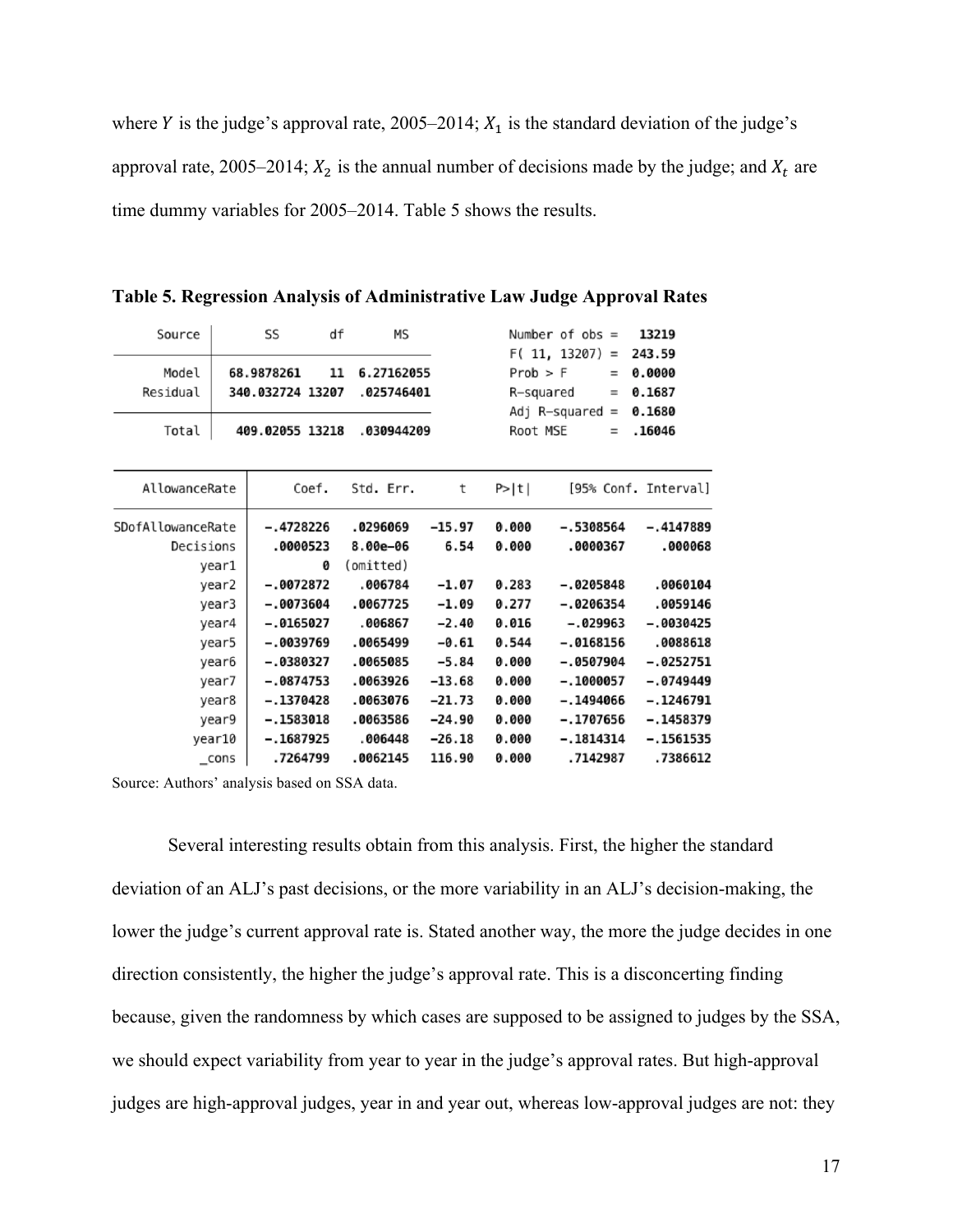are more variable over the years. We also see a positive coefficient on the number of cases decided—another concerning result. The more cases a judge decides, the higher the approval rate. This outcome should not occur in a well-functioning review system. Finally, we see significant and increasingly negative coefficients on the dummy variables for the last five years, as the economy has improved and as SSA administrative reforms, described later, have begun to have an influence.

#### **Further Circumstantial Evidence**

The agency rules and their administration affect the overall award rates as well as the incentive to file an appeal. An interesting, related, and relevant issue is the December 2014 bankruptcy of Binder and Binder, the largest law firm specializing in SSDI claim appeals. This bankruptcy has been attributed to the tightening of administrative procedures lowering award rates and hence lowering payments to third-party representatives, especially attorneys. At the same time, the number of ALJ decisions fell noticeably in  $2014.<sup>28</sup>$ 

#### **Recommendations**

<u> 1989 - Johann Stein, markin film yn y breninn y breninn y breninn y breninn y breninn y breninn y breninn y b</u>

SSA Commissioner Michael Astrue instituted several administrative reforms in response to the problems with the ALJ system. He hired and trained a record number of new ALJs, drawn from fresh candidate lists, even as some long-serving ALJs retired. He limited the number of cases that could be heard by any ALJ each year to 1,000, which was subsequently reduced to about 800. To limit claimant and representative abuses in the adjudication process, he allowed only one

<sup>&</sup>lt;sup>28</sup> Sara Randazzo and Damian Paletta, "Social Security Disability Firm Binder & Binder Prepares for Possible Chapter 11: Company Faces Shrinking Demand for Services, as Government Scrutiny of Claims Tightens," *Wall Street Journal*, December 12, 2014.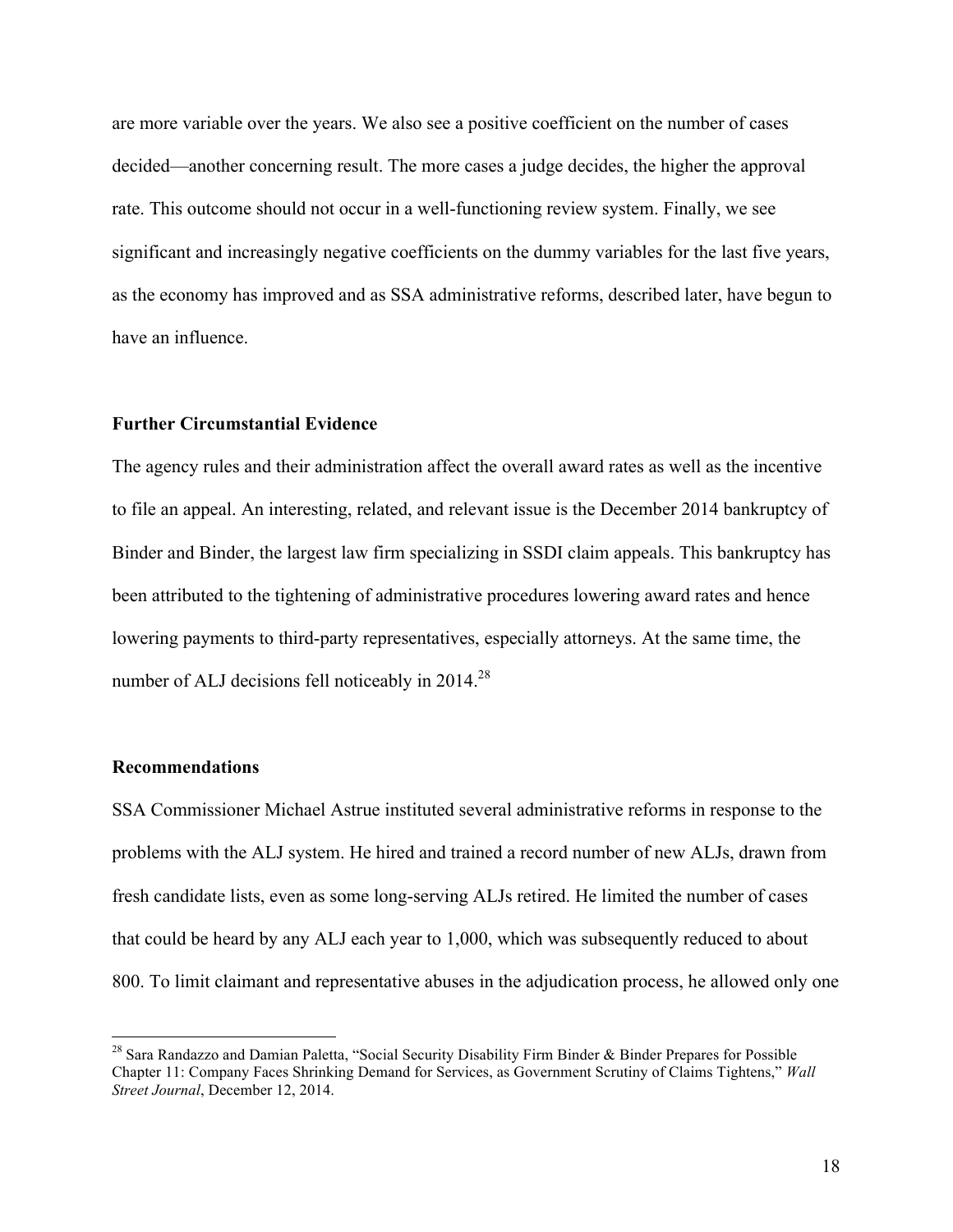application for benefits per worker in the system at a time. He set up a more rigorous method of ensuring the rotation of cases among judges in response to clear signs of judicial collusion with attorneys. Additionally, he began a program of random review of ALJ decisions, including preeffectuation reviews of allowances.

Astrue's reforms were good and necessary but do not go far enough. Losses to taxpayers continue despite the recent reduction. Moreover, as public attention moves elsewhere or as demands to fix the claims backlog arise again, as indeed the backlog has again grown recently, his changes can easily be undone, because administrators face heavy political pressures to expedite and shortcut responsible processes. Future administrators could reverse reforms intentionally—or unintentionally, as bad habits slip back into the system. Astrue's program to increase accountability through random reviews of ALJ decisions and to increase judicial turnover by hiring new judges and encouraging a few to retire (prominently, Judge Daugherty) should therefore be made permanent and stronger. In particular, Congress should institute 15 year term limits for judges, who essentially enjoy lifetime tenure, to ensure that fresh legal minds are joining the pool of judges and to prevent it from becoming stale and unresponsive to legal criteria and requirements. A term of a decade and a half is long enough to insulate judges from administrative and political pressures and prevent undue political influence. Also, the conducting of a statistically valid number of preeffectuation reviews on ALJ allowances should not be at the agency's discretion; it should be required by statute, as it is at the DDS level.

The system faces a large backlog of cases, likely made worse by claimants who are strategic: for example, they can file serial claims in the hopes of eventually getting a lenient judgment at the initial or the appeals level. Congress can limit this gamesmanship by allowing only one application per claimant in a three-year period. This change would reduce the number

19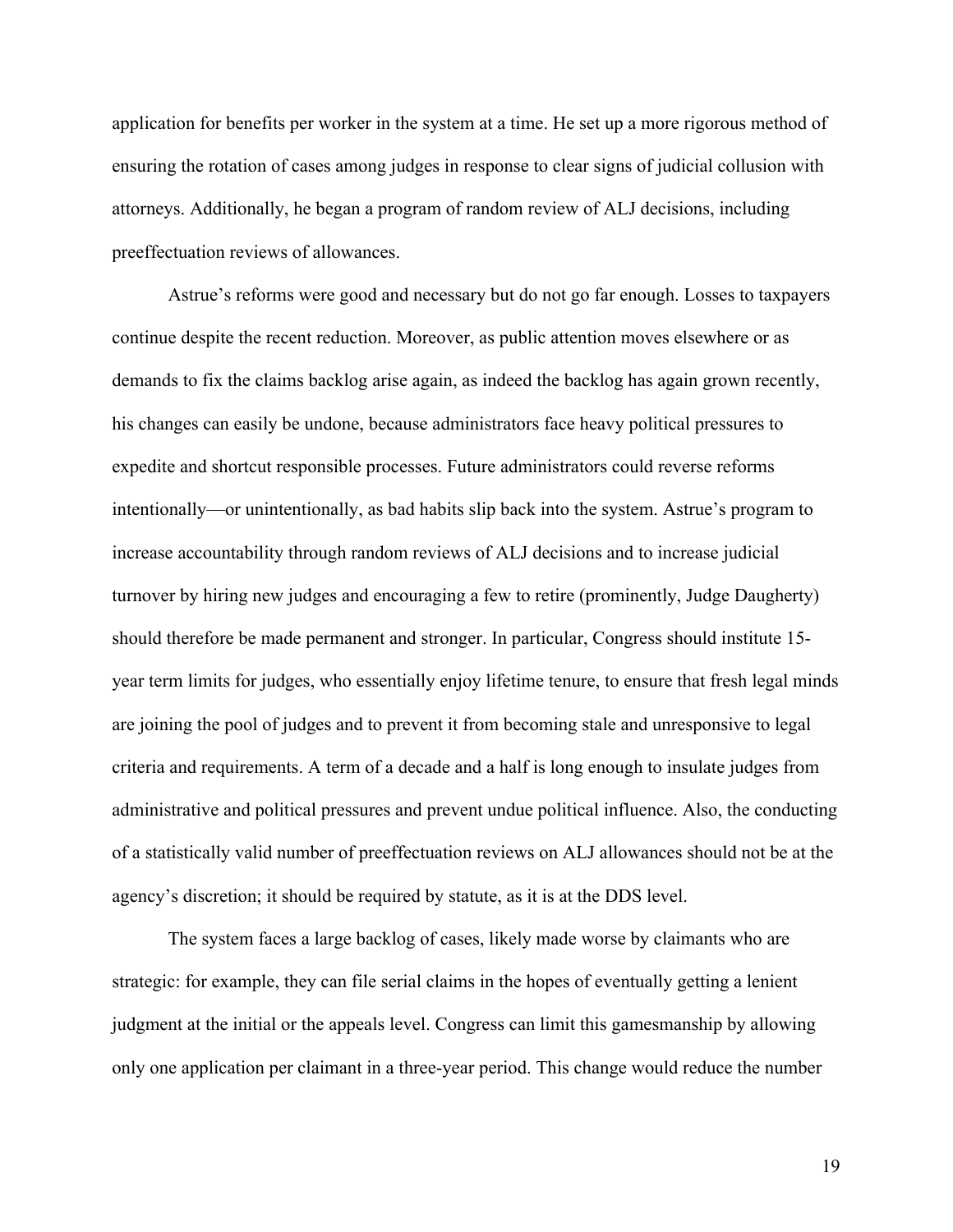of claims. Those claims that were made would be more serious and substantive, thereby reducing the claims backlog. "On-the-record" decisions should not be allowed; these are difficult for the agency to subsequently review for program eligibility in continuing disability reviews because the documentation and hence delineation of the basis of the original determination is so poor. As we mentioned earlier, because judges must marshal more documentation for a denial than for an approval, they have an incentive to grant benefits to keep the system chugging along. The agency can fix this problem by further limiting the number of cases each judge must decide to 500: that is, about two and a quarter cases per working day, a reasonable number in view of the complexity of disability adjudication.

The system is further complicated because under the so-called "three hat" rule, the judge must advocate for the claimant, advocate for the government (that is, the taxpayer), and render unbiased judgement. Even if a claimant has legal counsel, the judge must still advocate on the claimant's behalf. This rule must end. Most claimants—85 percent—now have third-party representatives, most of whom are experienced and are paid if they win the case. They can be expected to represent their clients well. Moreover, these professionals should be held responsible for getting supporting materials into court expeditiously and completely so the record can be closed in a timely manner before the hearing is held.

#### **Conclusions**

<u> 1989 - Johann Stein, markin film yn y breninn y breninn y breninn y breninn y breninn y breninn y breninn y b</u>

In Lawrence Summers's "The Scientific Illusion in Empirical Macroeconomics," the celebrated academic articulates a standard of evidence often ignored in economics.<sup>29</sup> Summers brushes aside "statistical pyrotechnics," noting that "physicists do not compete to find more and more

<sup>29</sup> Lawrence Summers, "The Scientific Illusion in Empirical Macroeconomics," *Scandinavian Journal of Economics* 93, no. 2 (1991): 129–48.